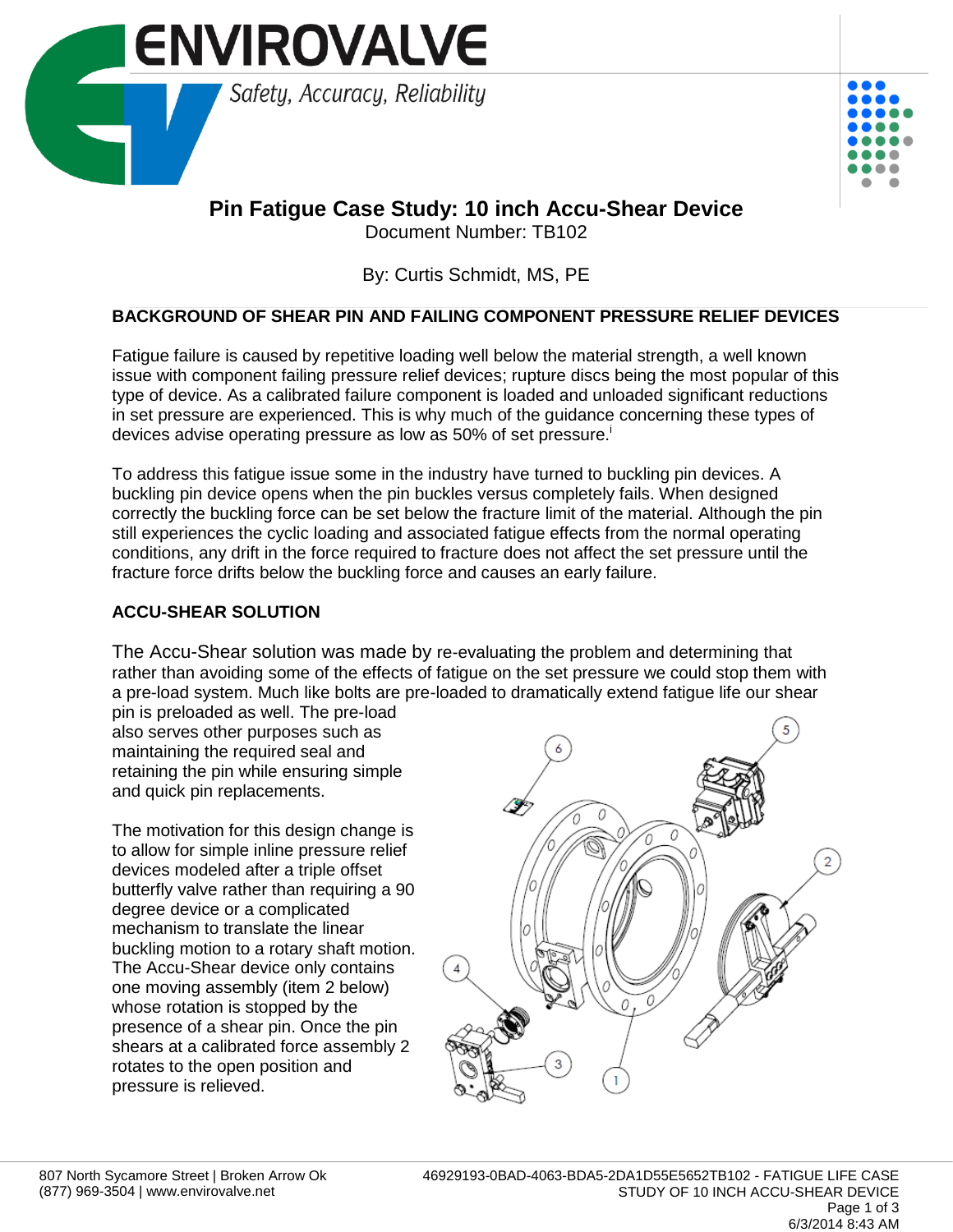



#### **HOW A PRELOAD WORKS**

Fatigue is the result of constant loading and unloading. This cyclic loading slowly expands the microscopic cracks already present in the surface of the material until it reaches a critical failure point below the ultimate strength. In essence it is the *"death by a 1000 cuts"* of the metal. By

adding a preload to our device we have essentially insulated the pin from the typical cyclic loading the device will experience. The graph below is meant to serve as an illustration of this point showing the loading that our preloaded pin may experience compared to operational pressure that the pressure relief device experiences.



As shown above the insulating nature of the preload keeps the pin

loaded at a more constant load above most operational pressure induced loads. This keeps the microscopic surface imperfections on the pin surface from 'fatigueing' into larger cracks that would cause our set pressure to drift as for rupture discs but without the added complexity and cost of a buckling pin device.

## **CASE STUDY OF A 10" ACCU-SHEAR DEVICE**

A 10 inch Accu-Shear Device is set to an opening pressure 8.25 psi and tested 5 consecutive times to establish a baseline for fatigue tests. The chart at the right shows the results of these five single cycle tests all fall within the typical set pressure tolerance of +/- 5%.

This same device was then subjected to a series of 25, 50 and 100 cycle tests between 7 psi and 3 psi, 89% and 38% of the minimum acceptable set pressure, respectively. After the completion of the cycle test the device was then pressured down to zero and a single cycle pressure test was performed. For all three cases the set pressure fell within the 8.25 psi +/- 5% performance band. Illustrative graphs of the three trials are shown below.